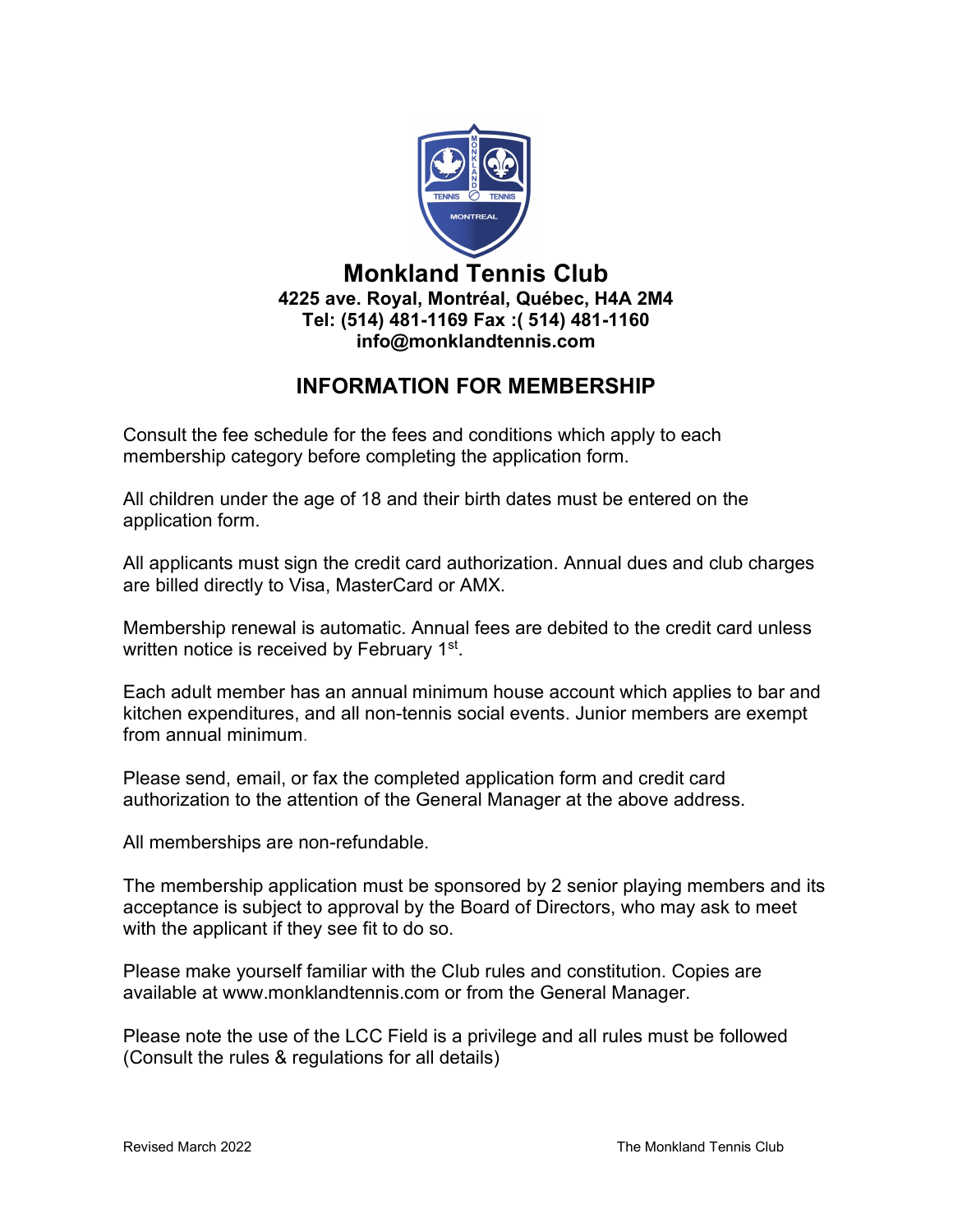## Monkland Tennis Club MEMBERSHIP APPLICATION



| <b>ADULT</b>          |                                                                                                              |  |                                                                                   |                  |                          |
|-----------------------|--------------------------------------------------------------------------------------------------------------|--|-----------------------------------------------------------------------------------|------------------|--------------------------|
|                       |                                                                                                              |  |                                                                                   |                  |                          |
|                       |                                                                                                              |  |                                                                                   |                  |                          |
|                       | Telephone: Office_______________________Home: ___________________Cell: _________________                     |  |                                                                                   | Day/ month/ year |                          |
|                       | Membership category: ___________Tennis Level: A $\Box$ B $\Box$ C $\Box$ Novice $\Box$ Don't Know $\Box$     |  |                                                                                   |                  |                          |
|                       | Interests: Lessons □Interclub Team □Round Robins □Social Activities□ Swimming □volunteering on a committee □ |  |                                                                                   |                  |                          |
| <b>PARTNER</b>        |                                                                                                              |  |                                                                                   |                  |                          |
|                       |                                                                                                              |  |                                                                                   |                  |                          |
|                       |                                                                                                              |  |                                                                                   | Day/ month/ year |                          |
|                       |                                                                                                              |  | Telephone: Office______________________Home: __________________Cell: ____________ |                  |                          |
|                       | Membership category: ____________Tennis Level: A □ B □ C □ Novice □ Don't Know □                             |  |                                                                                   |                  |                          |
| <b>CHILDREN</b>       | Interests: Lessons □Interclub Team □Round Robins □Social Activities□ Swimming □volunteering on a committee □ |  |                                                                                   |                  |                          |
| 1 <sup>st</sup> Child |                                                                                                              |  |                                                                                   |                  |                          |
|                       | Date of Birth __/__/_____ Sex: M □ F □ Membership category: _______<br>Day/ month/ year                      |  |                                                                                   |                  |                          |
| 2 <sup>nd</sup> Child |                                                                                                              |  |                                                                                   |                  |                          |
|                       | Date of Birth __/__/_____ Sex: M □ F □ Membership category: _______<br>Day/ month/ year                      |  |                                                                                   |                  |                          |
| 3rd Child             |                                                                                                              |  |                                                                                   |                  |                          |
|                       | Date of Birth __/__/_____ Sex: M □ F □ Membership category: _______<br>Day/ month/ year                      |  |                                                                                   |                  |                          |
|                       |                                                                                                              |  |                                                                                   |                  |                          |
| Revised March 2022    |                                                                                                              |  |                                                                                   |                  | The Monkland Tennis Club |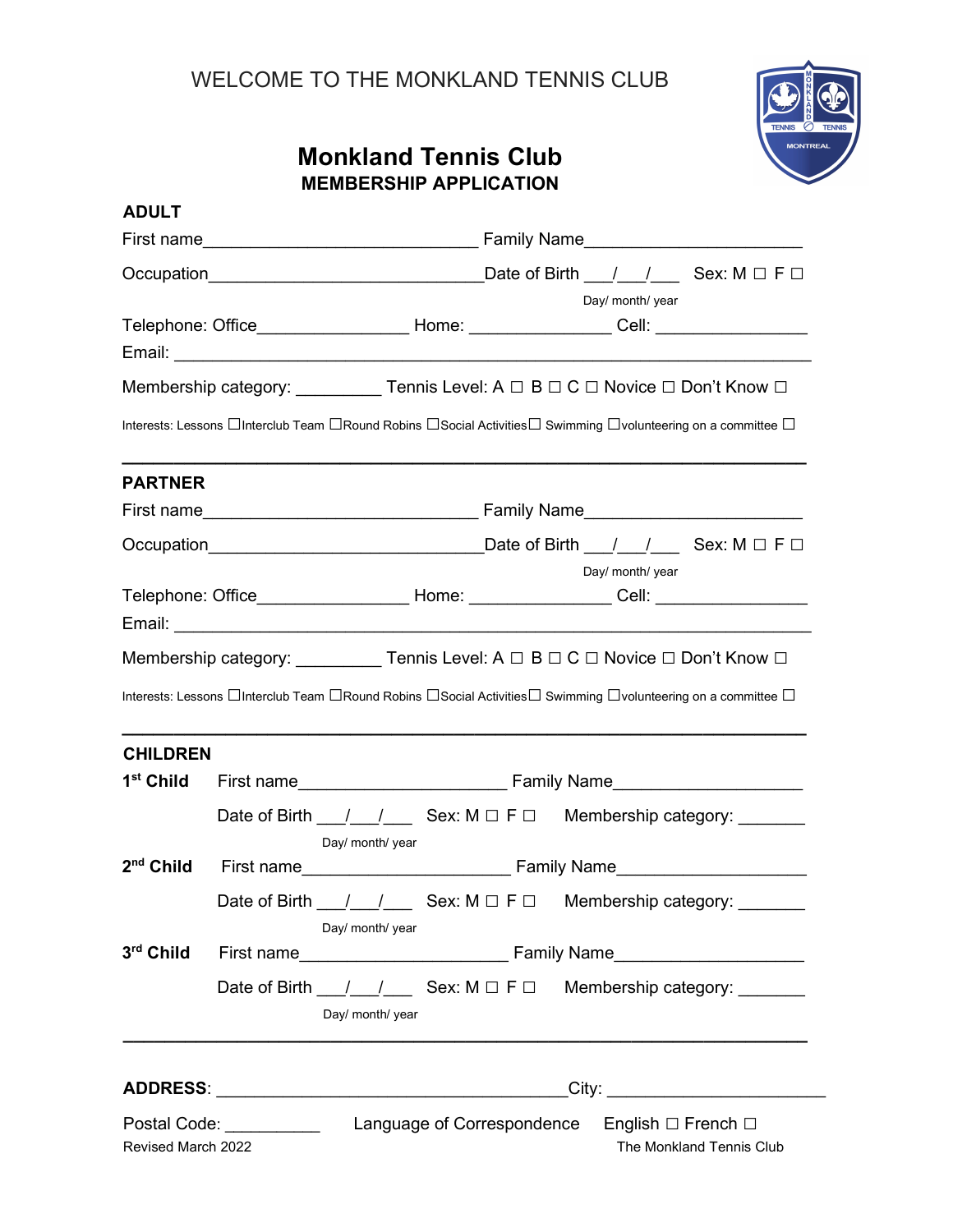#### MONKLAND TENNIS CLUB 4225 avenue Royal, Montréal, Québec, H4A 2M4

#### **REFERENCES**

 \*The proposer and the seconder must be Senior Playing Members and must send a brief letter of recommendation to the Board of Directors stating how long they have known the applicant, in what circumstances and the reason the recommend approval of this application

| Proposer  | יו ∼י<br>נכו. |  |
|-----------|---------------|--|
|           |               |  |
| Seconder* | tel:          |  |

#### CREDIT CARD AUTHORIZATION

I hereby authorize you to transfer all fees, assessments and Club charges incurred by me, or by the other members authorized below, to the credit card account specified below. I understand that membership renewal is automatic and that my fees will be debited to my credit card each year unless written notice is received prior to March 1<sup>st</sup> in accordance with the Club's Constitution.

| <b>VISA or AMX</b>             |  | <b>Card Account Number</b> | <b>Expiry Date</b>            |
|--------------------------------|--|----------------------------|-------------------------------|
|                                |  |                            | yr<br>mo                      |
| <b>MASTERCARD</b>              |  | <b>Card Account Number</b> | <b>Expiry Date</b>            |
|                                |  |                            | yr<br>mo                      |
| <b>Cardholder Name (Print)</b> |  | <b>SIGNATURE</b>           | 3 Security<br><b>Numbers:</b> |

#### AUTHORIZED SIGNATURES

The following Club members (e.g., spouse, children) are authorized to sign Club chits and other charges to be posted to my credit card as described above.

| Member name | Print member name | Signature |  |
|-------------|-------------------|-----------|--|
|             | Print member name |           |  |
| Member name |                   | Signature |  |
|             | Print member name |           |  |
| Member name |                   | Signature |  |